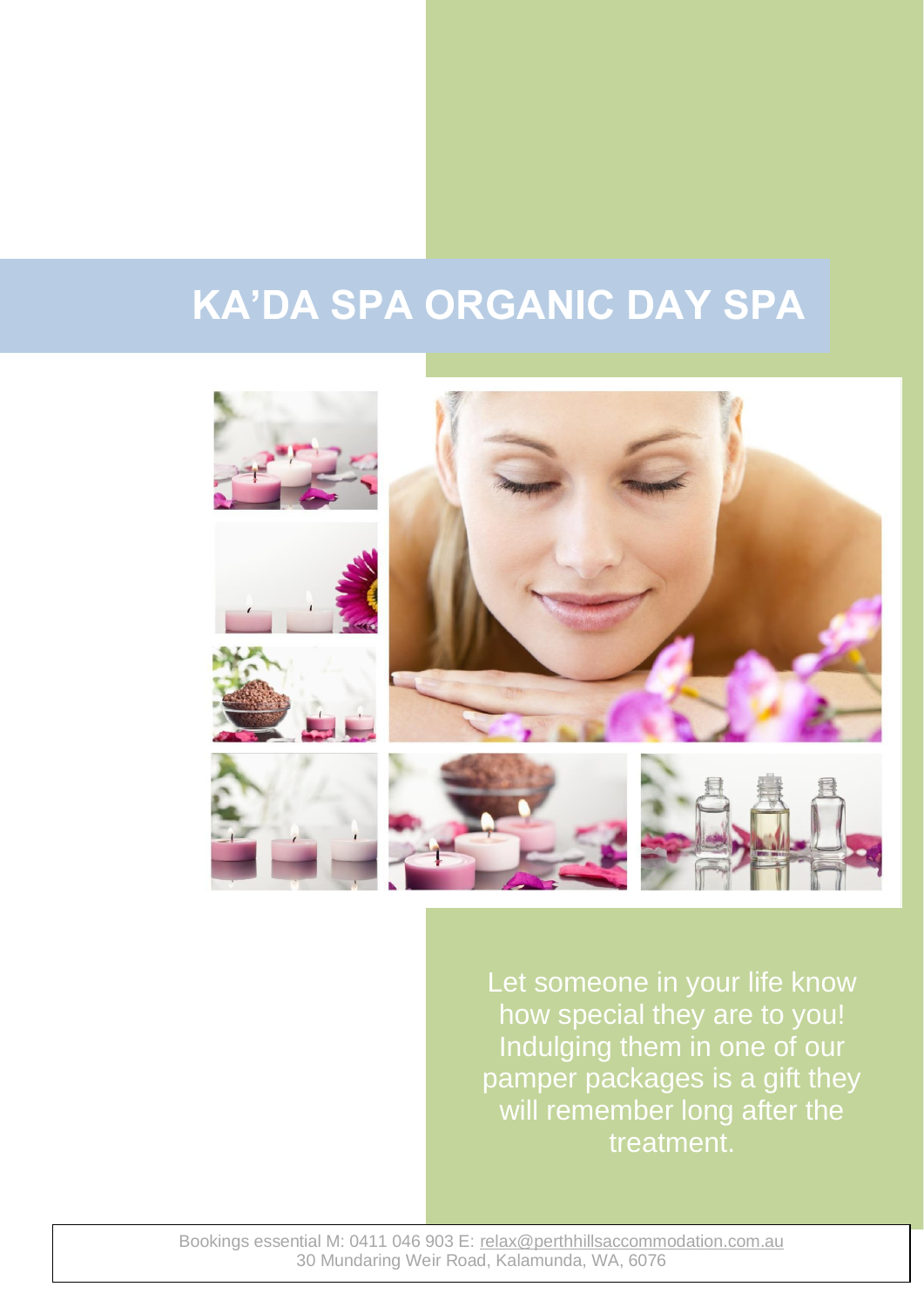#### **MASSAGE THERAPY**

Relaxing Back, Neck & Shoulder Massage 60 minutes \$120 Swedish Relaxation Massage<br>
Soothing Muscle Massage<br>
60 minutes \$120 Soothing Muscle Massage<br>
Hot Stone Massage<br>
Hot Stone Massage<br>  $\begin{array}{ccc}\n & 60 & \text{minutes} \, \$120 \\
 & 80 & \text{minutes} \, \$140\n\end{array}$ Hot Stone Massage

# **SPA PACKAGES**

#### **Basic Spa Package \$180**

1 x 60 min massage (Swedish or Soothing Muscle)

1 x hot water bath in our outdoor river stone bath.

#### **Indulgent Package \$200**

1 x 60 min massage (Swedish or Soothing Muscle)

1 x Magnesium and Aromatherapy bath in our outdoor river stone bath

# **Deluxe Indulgent Spa Package \$340**

1 x 60 min Aromatherapy massage using a blend of 100% pure organic essential oils, (Swedish or Soothing Muscle)

- 1 x Magnesium and Aromatherapy Bath in our outdoor river stone bath
- 1 x 60 min Blissful Facial.

**PLEASE NOTE: These packages are for one person. Additional persons can be catered for, prices on application. At Kada Day Spa there are no time limits to your stay as we want you to feel relaxed and at peace, although please note that if there are more than one booking then we do have to limit your stay to 1 hour for bathing treatments. The large riverstone rock bath is located in our secluded luscious garden and is booked out exclusively for your private use.** 

**All our facials use only 100% natural organic ingredients and our massage oils are all natural 100% organic blend carrier oils and our essential oils are 100% organic and sourced worldwide**

# **FACIAL TREATMENTS**

We offer superb facial and body treatments for all types of skin. Using all natural organic ingredients, dermatologically tested, nickel tested, paraben, alcohol and paraffin free products. These products are suitable for all skin types, from sensitive to dry, and for aging skin. Basic products are used and other ingredients are incorporated depending on your skin type.

All our facial treatments include exfoliation, toners, serums and protective creams, and facial massage

Our therapists are professionally trained and will assess your skin condition before ascertaining what products and techniques to use in your facial. If you have any concerns about your skin, let the therapist know when you make your booking with us.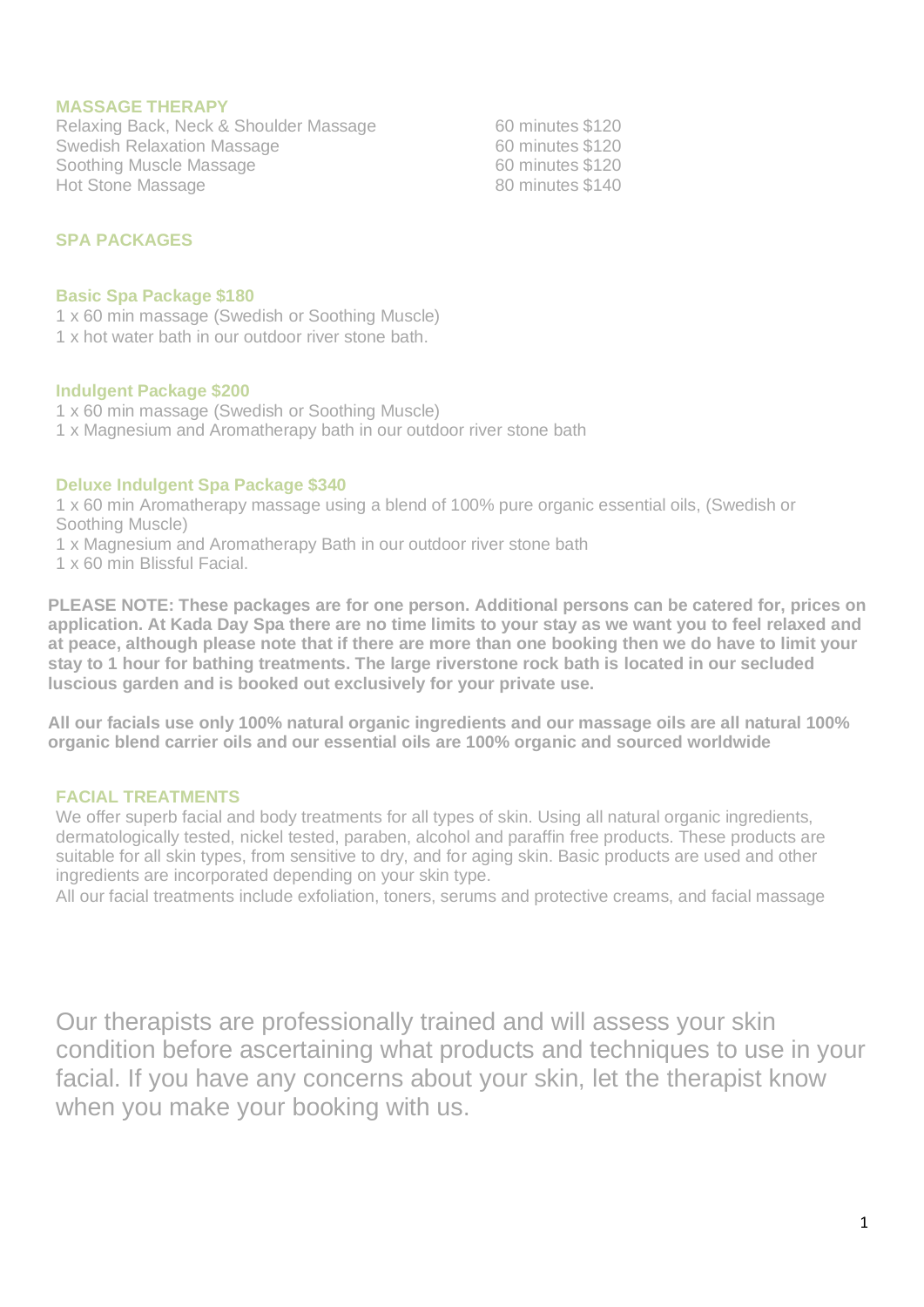

# **Blissful Facial 60 minutes \$130**

Relax whilst our therapist goes to work cleansing, exfoliating and nourishing the skin whilst gently massaging the face, neck, décolletage, shoulders and head. Our highly nourishing Kada Organics products gently cleanse, a nurturing face mask is applied and warm facial compresses are placed to soften and hydrate the skin. Your treatment is complete after a wonderful facial and décolletage and head massage. Your skin is revitalised and renewed, restoring elasticity and radiance. All products are rich with Aloe Vera Grapefruit seed, Rosemary Leaf, Vitamin E, Glycerin and Wheatgerm Natural Botanicals oils Cocao and Shea Butters that are tailored to your skin's needs and have been designed to absorb deep into the skin and deliver essential nutrients and natural antioxidants directly where the metabolic activity takes place



# **Blissful Facial and Body Treatment 80 minutes \$160**

Relax whilst the therapist goes to work on the whole body and mind. This is a *heavenly* full body massage treatment using highly nourishing products that are laced with essential oils to relax and uplift; with the addition of our divine Blissful Facial (as above) using superb Kada Organics natural products on your face and décolletage, nourishing and hydrating the skin and making you feel wonderfully relaxed and renewed, inside and out. **Bliss!** 



# **Blissful Body Scrub and Massage 90 minute \$165**

Relax in our warm and inviting environment whilst your therapist goes to work, gently exfoliating your body removing all the dead layer of skin cells on your skin surface revealing younger cells beneath with our Kada Organics signature Blissful Body Scrub.

The therapist will alternate exfoliating with hot towels to clean and sooth the skin, refreshing your body and mind with the blissful blend of essential oils.

After the body scrub our experienced therapists will begin your massage working on your whole being, mind and body a truly relaxing deep massage using our organic carrier oil and a blend of 100% organic essential oils to suit client's needs. Blissful Body Scrubs are made fresh on the premises from Magnesium Salts or Fine Oatmeal we add 100% certified organic essential oils sourced worldwide to enhance the Organic holistic approach. Our exfoliants suit all skin types and our Aromatherapy massage oil is infused with a blend of 100% certified organic essential oils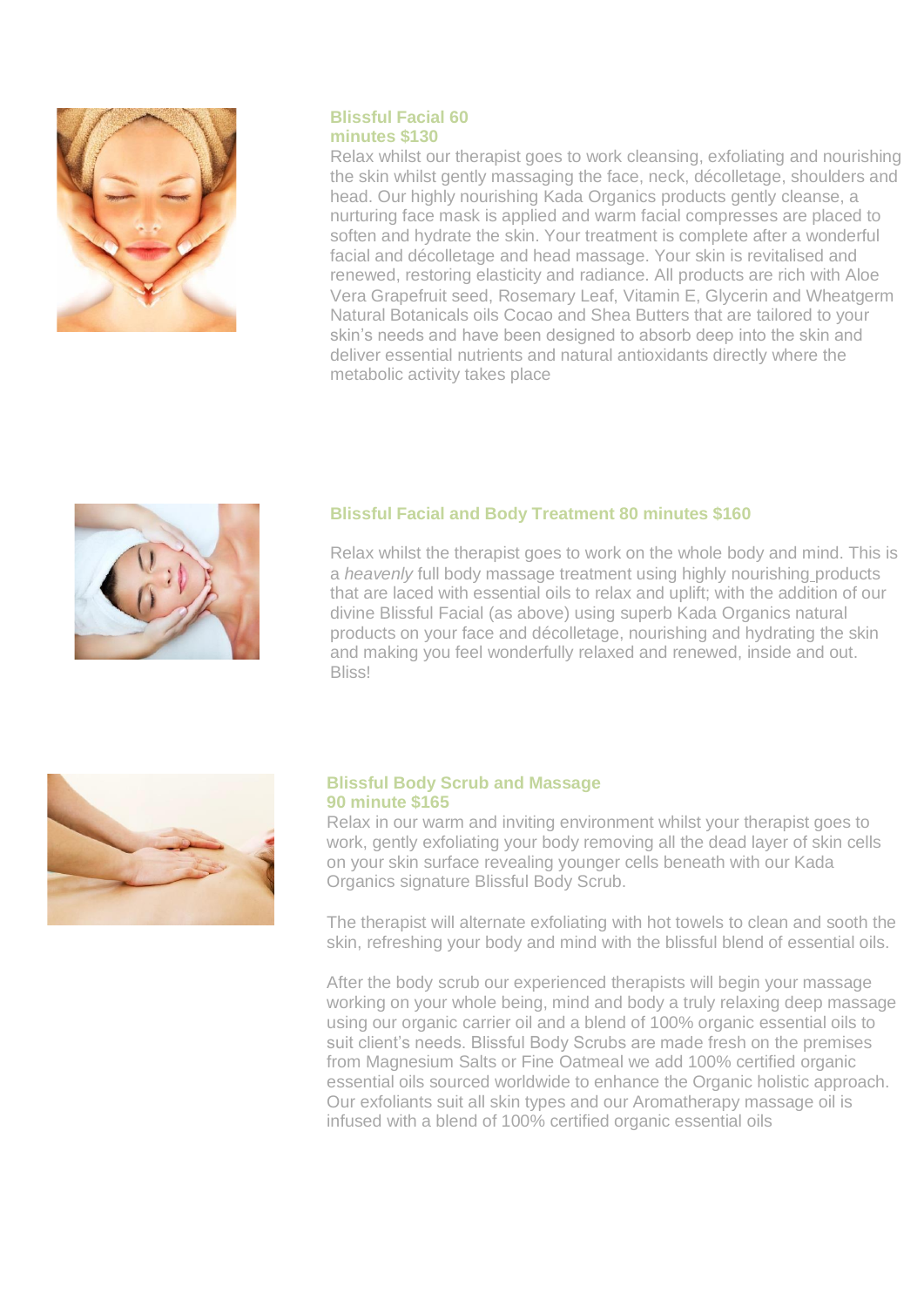# Hot River Stone Baths

**All our Kada Day Spa signature baths are prior booked and are exclusively for your private use in our Day Spa Garden. The bathing treatments are specially prepared for you with towels, robes, slippers, candles(evening), petals and herbal teas are served. The Day Spa Garden environment promotes peace and tranquility, sit amongst tropical foliage and relax** 



# **Magnesium Bath Soak**

Magnesum sulphate/chloride - Epsom Salt is easily absorbed through the skin in a bath as it draws toxins from the body, relaxes the muscles and reduces inflammation and swelling to relieve pain and muscle cramps. It calms the nervous system, is a natural emollient, exfoliator, and much more.

Excess adrenaline and stress are believed to drain magnesium, a natural stress reliever, from the body. Magnesium is necessary for the body to bind adequate amounts of serotonin, a mood elevating chemical within the brain that creates a feeling of well-being and relaxation.



# **Aromatherapy Bath Soak**

Relax in our signature aromatherapy baths where you will be surrounded by the beautiful scent of these essential oils. There is a deep connection between our sense of smell and our emotions. Aromas have a way of transporting us to another place and connecting us to long forgotten memories and feelings. Aroma therapeutic scents in particular are able to provide very positive and beneficial effects to our state of mind by relieving stress and supporting our emotional wellbeing

We use 100% Pure Essential Oils in our blended range

RELAX ME BLEND consists of – Mandarin, Cedarwood Atlas, Lemon, Lavender Maillette, Lavandin Grosso, Bergamot Bergaptene – free\* Chamomile Roman.

SLEEP EASY BLEND consists of – Orange Sweet, Lavender Mailette, Petitgrain, Chamomile Roman\* Sandalwood\*

**PRICE LIST …. per person**  Hot Bath Therapy \$70 Couples Hot Bath Therapy \$110 Aromatherapy/Magnesium Salt Bath Therapy \$90 Couples Aroma/Magnesium Salt Bath Therapy